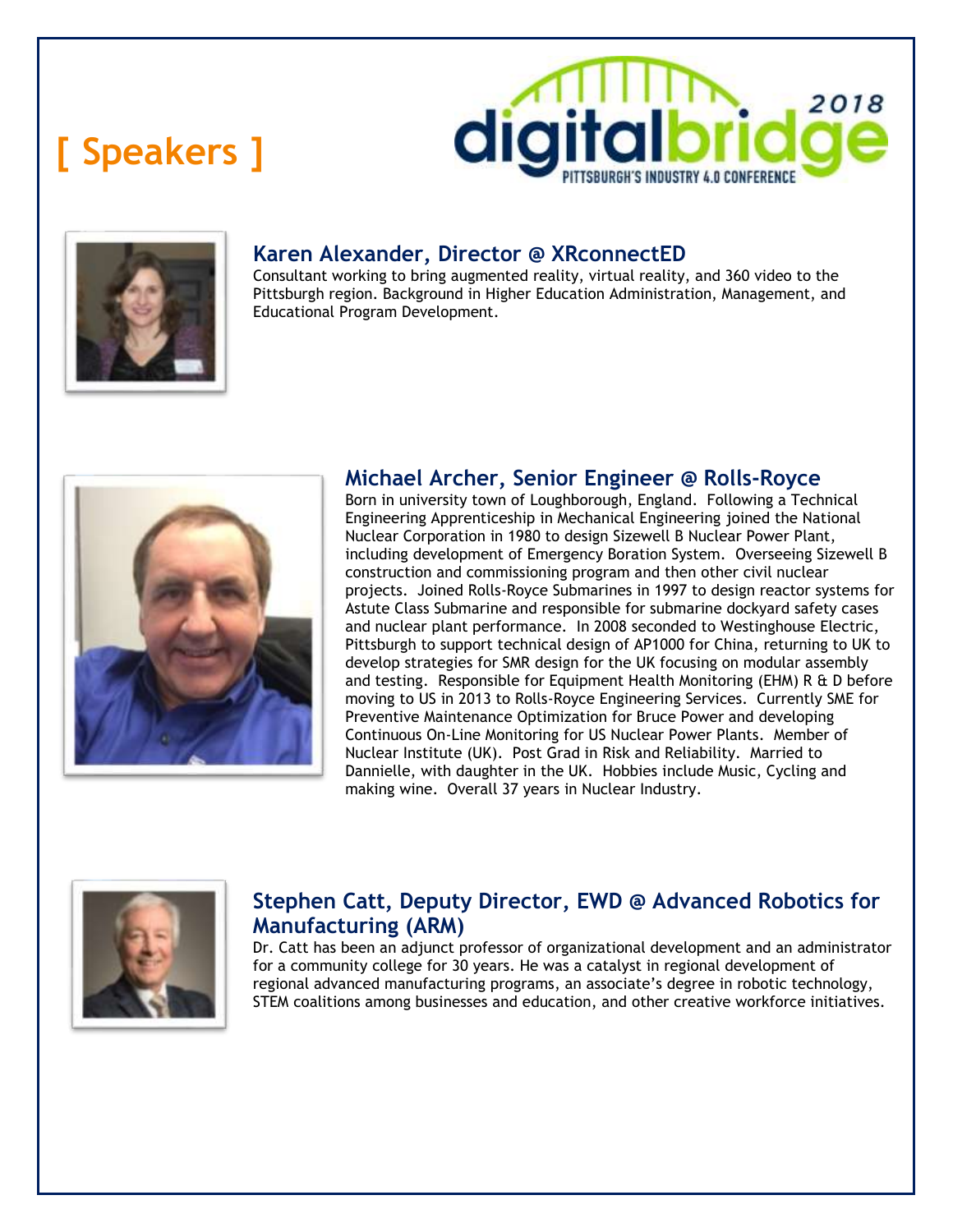

#### **Eli Evankovich, CEO @ Premier Automation**

Eli Evankovich, a native of Murrysville, Pa., joined Premier Automation as the Chief Executive Officer in the summer of 2018. He began his professional career at the US Steel Mon Valley Works. Eli advanced through multiple positions of increasing responsibility within Accounting and Financial Analysis. In 2010, while at US Steel, Eli successfully ran for an elected position as a Representative in the Pennsylvania General Assembly. Shortly after being elected to his fourth term, he voluntarily announced that he would not seek a fifth term. During his tenure as a lawmaker, Eli focused his efforts primarily on issues that affect the job economy in Pennsylvania. In 2012, he founded the Pennsylvania Bipartisan Manufacturing Caucus intended to bring awareness to policies that effect manufacturers throughout Pennsylvania. Although he authored four substantive bills and 10 amendments that were signed into acts of law, his real work was collaborative efforts between interest groups and elected officials to enact changes such as: lawsuit abuse reform, regulatory reform and education/workforce development and

to stop policy items such as tax increases, excessive spending and giveaways to special interest groups. Eli is a graduate of the University of Pittsburgh.



#### **Patrick Funk, PhD Candidate @ Carnegie Mellon University**

Patrick Funk is a PhD Candidate in the Department of Engineering and Public Policy at Carnegie Mellon University. Utilizing a B.A. in Applied Mathematics and Statistics from The University of Montana, he has worked in diverse fields including neuropharmacology, machine learning for IoT, and technology policy. His PhD research employs machine learning, decision science and optimization methods to accelerate commercialization of new technology. His dissertation is focused on metal additive manufacturing for aerospace as a first test case of this unique methodological process combination. Generally, he aims to develop more efficient

and effective methods of combining expert and algorithmic knowledge to speed technology commercialization and adoption.



#### **Avi Geller, CEO @ Maven Machines**

Avi Geller is the founder and CEO of Maven Machines. Known for patenting the first Smart Bluetooth® headset for driver safety, Avi has led Maven's growth as an IoT platform that now serves both transportation and manufacturing through real-time mobile-cloud software and sensors. Prior to founding Maven Machines, Avi held international positions with SAP and took part in several successful software and startups. Avi, a native of Silicon Valley, earned a BSc in Electrical Engineering and Computer Science from MIT and an MBA from Kellogg.



#### **Mike Holtkamp, Digitalization Account Executive @ Siemens**

Mike Holtkamp is a Digitalization Focus Account Executive for Siemens. He has been with Siemens almost 30 years in various Sales, Marketing and Management positions before devoting his energies exclusively to helping companies of all sizes embrace the opportunities of Digitalization and Industry 4.0. Mike has a BS in Mechanical Engineering from WVU and advanced studies in Business Policy from SUNY and Smart Manufacturing from MIT.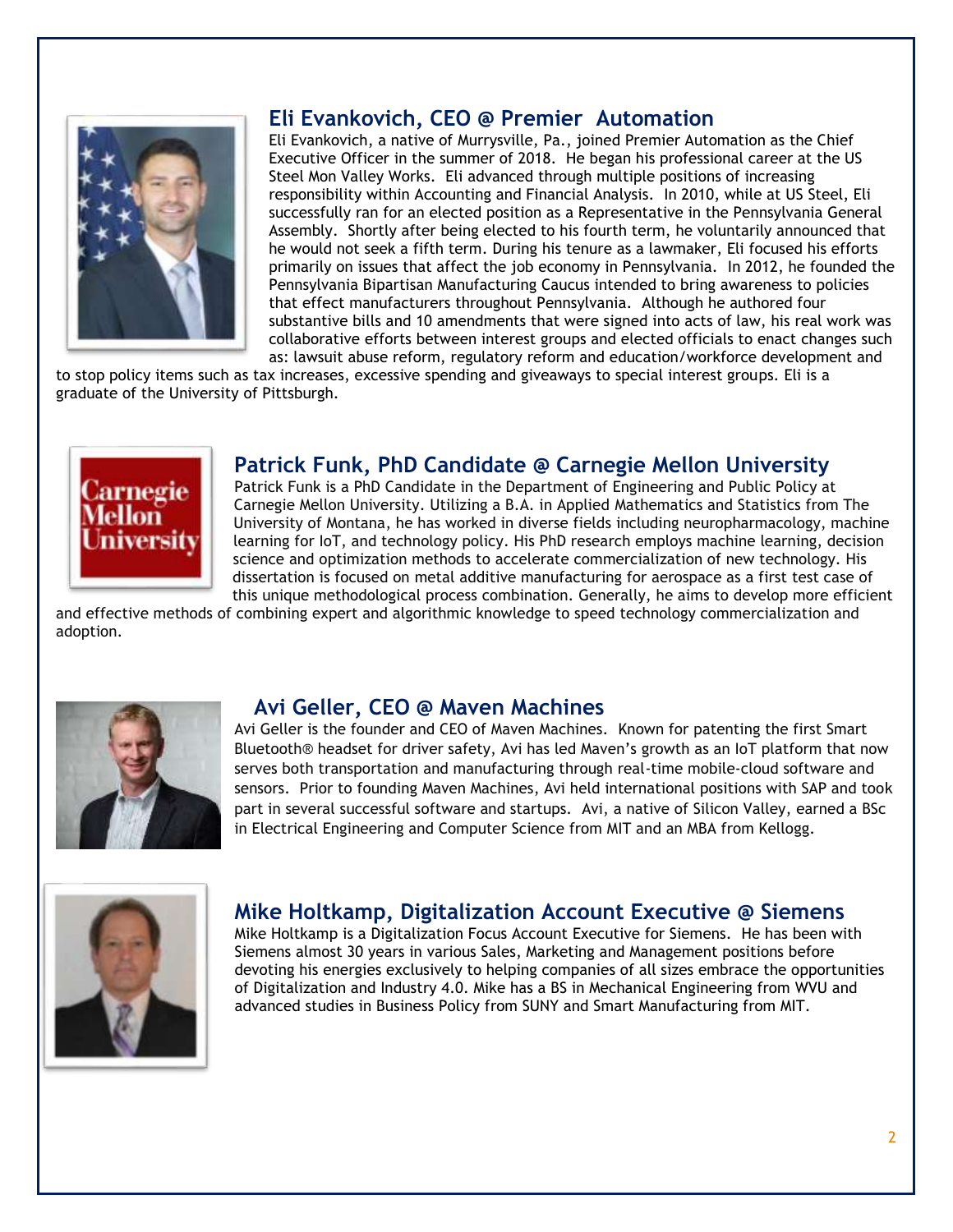

#### **Kevin Jones, CEO @ Ectobox, Inc.**

Kevin is CEO and lead strategist at Ectobox, Inc., an IoT and software consulting company in Pittsburgh, PA. Founded the company 20 years ago. He is a IoT Inc Certified IoT Professional, and an active member and on the board of the Allegheny Appalachian Chapter of SMRP, and member of NTMA. Kevin also hails from Duquesne University, worked in accounting, and has developed a long background in software and technology.



#### **Ben Lawrence, Vice President @ KCF Technologies**

Ben has spent the majority of his career helping Silicon Valley-based startups transform their brilliant technologies into real-world sales and profits. With his support, these companies have achieved record profits, gone public, or been acquired by Fortune 500's. He is the Vice President at KCF Technologies, one of the nation's fastest growing technology companies.



### **Brian Meier, Vice President of Engineering @ Richardson Cooling Packages, LLC**

Brian Meier is the Vice President of Engineering for Richardson Cooling Packages, LLC (RCP) in New Castle, PA. At RCP he focuses on the development of products and processes to support the production and sale of cooling system parts and assemblies for use in off-highway applications.

While at RCP, Brian developed a compact heat exchanger performance simulation program, won a grant from Innovation Works to build a wind tunnel, and helped RCP win a Pittsburgh Business Times Manufacturer of the Year Award. To increase the quality of a robotic weld process where nothing is in the same place twice, he and his team are utilizing 3D measurements, improving part design and analyzing integrated sensor, machine, and human generated data.

Brian earned his BSME from MIT, his MSEE from Pitt, and his MBA from IUP. He is listed as a co-inventor on three US Patents related to radiator design.



#### **Daniel Phillips, Technical Director @ Regal Beloit**

Daniel Phillips is the Technical Director of Lifecycle Services for Regal Beloit, and is based Pittsburgh, PA. He has experience with helping customers turn data from smart connected products into actionable information which has a positive effect on a facilities' bottom line. Based on the foundational principles of reliability and asset management, he works to create costeffective solutions for remote monitoring and prescriptive analytics. As an

active member of the Reliability community, he has published numerous technical articles on machinery health management, vibration analysis, torque monitoring, and fatigue life prediction. He holds a degree in Mechanical Engineering from the University of Maryland Baltimore County and has 15 years of experience in the mechanical engineering for Oil & Gas and Heavy industries.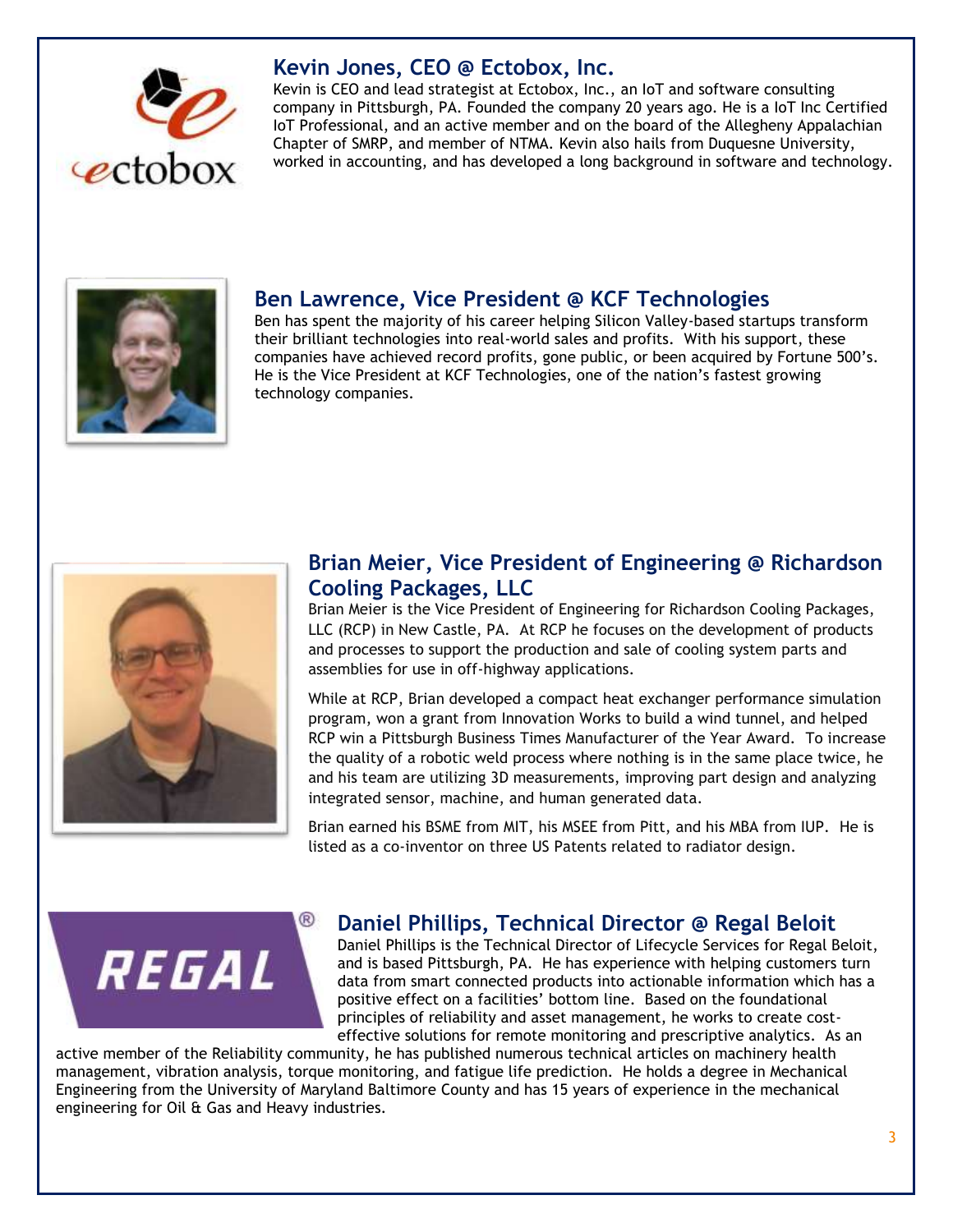

#### **David Radin, Vice President @ Hamiltonian Systems Inc.**

You may know David from his technology/business columns in TEQ, The Pittsburgh Post-Gazette or Gartner's New Science – or from his technology-talk radio show on KDKA, XM, Armed Forces Network, and 400 other radio stations. David started his career working with companies in the enterprise and mid-market space providing engineering and high-performance computing solutions. He has founded and grown several companies, and as a consultant, has helped launch products for Verizon, Apple, Motorola and other companies. In his role at Hamiltonian Systems, David works with corporate business units, sourcing and IT departments to help them implement supply chain solutions, IIoT, and data governance solutions with lower risk and at decreased cost. David earned his MS at Yale University, MBA at Duke University (Fuqua) and is a certified consultant for Dale Carnegie Training.



#### **Ken Sabo, Senior Manufacturing Director @ Concurrent Technologies Corporation**

Mr. Sabo is an accomplished professional with over 25 years of experience in leading diverse design and prototype development projects. For the past six years, Mr. Sabo has led CTC's Additive Manufacturing (AM) Business Unit. Under Ken's leadership, CTC is advancing additive manufacturing technologies in the areas of powder bed fusion, hybrid AM, and cold spray. CTC's AM projects are many and varied, and leverage externally funded programs as well as internally funded research and development. Key focus areas include metal powder recyclability, welding and repair of AM materials, nondestructive evaluation techniques, and characterizing the operating parameters for their in-house AM equipment. Mr. Sabo received his degree in Mechanical Engineering from the University of Pittsburgh at Johnstown and his master's degree in Manufacturing Systems Engineering from the University of Pittsburgh.



## **Arif Sirinterlikci, University Professor/Associate Dean @ Robert Morris University**

Arif Sirinterlikci holds BS and MS degrees both, in Mechanical Engineering from Istanbul Technical University (Turkey) and a Ph.D. in Industrial and Systems Engineering from the Ohio State University. He is also a Certified Manufacturing Engineer (CMfgE). He is the recent past Head of Robert Morris University (RMU) Engineering and currently serves as the Associate Dean for Research and Outreach at the RMU School of Engineering, Mathematics, and Science. He had served as an officer of the American Society for Engineering Education (ASEE) Manufacturing Division in the years of 2003-2011 including its Chair as well as Member of the Society of Manufacturing Engineers (SME) Journals and Manufacturing Education and Research (MER) Community Steering Committees until recently. His interests lie in Reverse Engineering, 3D Scanning/AR/VR/VS, 3D Printing/Additive Manufacturing, Medical Manufacturing, Industrial Automation/Robotics, and Entertainment Technology fields.